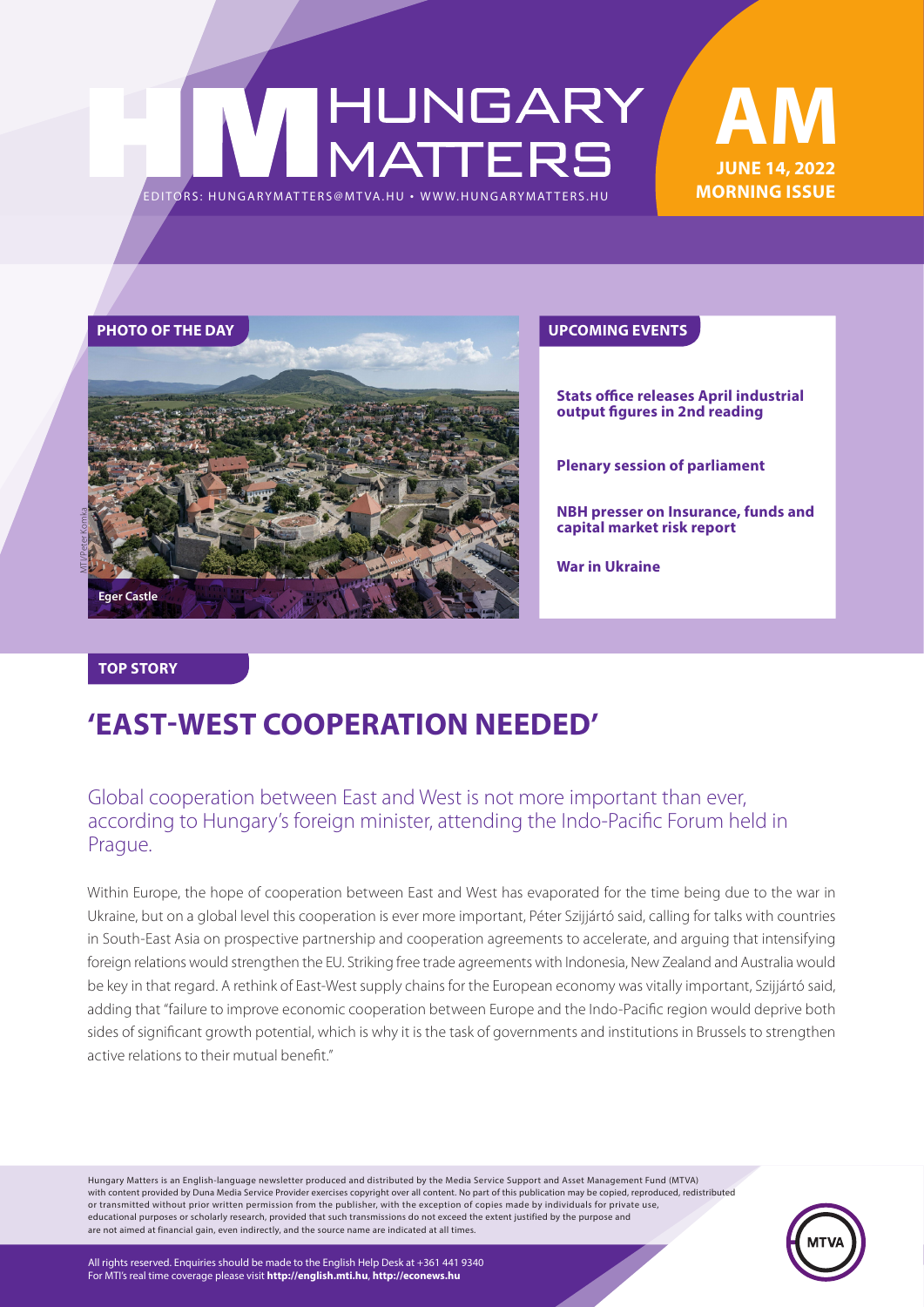## **HIM HUNGARY**

#### **SZIJJÁRTÓ: PRAGMATIC COOPERATION MEANS MUTUAL BENEFITS**

Péter Szijjártó, the foreign minister, told the Indo-Pacific Forum held in Prague that Hungary's economy is the tenth most open globally, noting that exports account for over 85% of its economic output. "Our exports last year grew by 25% and our trade with the Indo-Pacific region exceeded a record 13.5 billion dollars," he said, adding that Hungary was performing well in cooperation with South-East Asia, and the region has been the largest investor in the country for the past three consecutive years. "So I don't think it's surprising that Hungary is urging pragmatic cooperation between Europe and Asia's southeastern region with mutual benefits in mind," said Szijjártó. "We in Hungary have done much to improve the country's competitiveness," Szijjártó said, adding that it was now the EU and the European Commission's turn to dismantle trade barriers still standing in the way of Europe developing trade relations with some of the world's fastest growing regions.

Speaking about cooperation with China, Szijjártó said: "It must be admitted that today, irrespective of political ideology and the disputes they have created, the European economy cannot, could not, properly function without Chinese supplies, and it must be conceded too that Chinese investments have greatly contributed to Europe's economic development and modernisation." He called for talks on an EU-China investment protection and promotion agreement to be concluded as soon as possible.

#### **PALKOVICS: RHEINMETALL PLANT IN SW HUNGARY SCHEDULED FOR INAUGURATION WITHIN WEEKS**

Cooperation between Hungary and German armed vehicle manufacturer Rheinmetall is faring well, with a plant in Zalaegerszeg, in south-western Hungary, slated to be inaugurated within the next two weeks and construction of two ammunition plants planned to start soon in Várpalota, in central Hungary, the minister for technology and innovation said in Villepinte, near Paris. Speaking on the sidelines of the Eurosatory defence and security exhibition, László Palkovics said that besides the production agreement, Rheinmetall has also signed a research agreement with Hungary, on developing a hybrid armoured infantry vehicle.

Meanwhile, Airbus is opening a helicopter parts plant in Gyula, in south-eastern Hungary, this month. "Besides gun, ammunition and land vehicle manufacturing, Hungary has also put itself on the map of aircraft manufacturing," Palkovics said. Hungary has also bought 500 vehicles from Nurol Makina, a Turkish armoured vehicle manufacturer, he added. Eurosatory, the largest defence

exhibition in Europe, has drawn 1,700 exhibitors from 62 countries this year. Over 200 delegations and 100,000 visitors are expected. The exhibition runs between 13 and 17 June.

#### **FIDESZ: GLOBAL MINIMUM TAX FOR CORPORATIONS WOULD HARM COMPETITIVENESS**

Competitiveness would suffer if the European Union adopted a directive on a global minimum tax for large corporations, the head of the Hungarian parliament's economic committee has said. The committee will submit a proposal calling on Hungary's parliament to reject the directive, Erik Bánki of ruling Fidesz said. The step is in response to "wartime inflation" and economic crisis resulting from the Russia-Ukraine war, Bánki added. The OECD earlier initiated the global taxation of digital multinational corporations, he noted. "As these companies shirk paying taxes", the initiative was met with almost unanimous approval, he said. The tax was to be introduced from 2023, but it is expected to be delayed by at least a year, he added.

Meanwhile, another initiative proposed a global tax for all large corporations, which would greatly impact the foreign companies operating in Hungary, he said. The details of the measure should be carefully honed before adopting the EU directive to avoid double taxation, which could confuse investors, he

Hungary Matters is an English-language newsletter produced and distributed by the Media Service Support and Asset Management Fund (MTVA) with content provided by Duna Media Service Provider exercises copyright over all content. No part of this publication may be copied, reproduced, redistributed or transmitted without prior written permission from the publisher, with the exception of copies made by individuals for private use, educational purposes or scholarly research, provided that such transmissions do not exceed the extent justified by the purpose and are not aimed at financial gain, even indirectly, and the source name are indicated at all times.

*2*